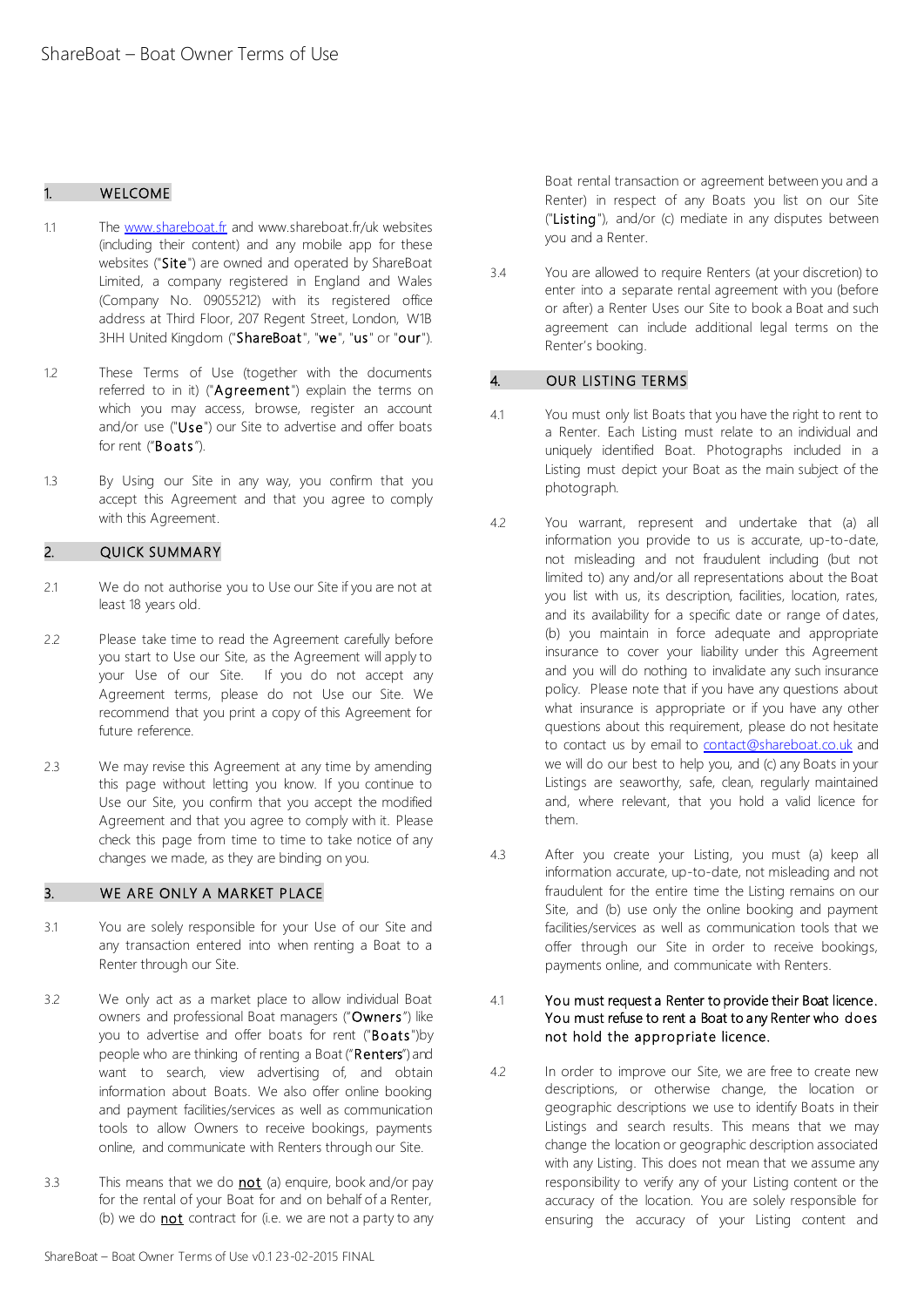location or geographic descriptions and agree to promptly correct any inaccuracies.

- 4.3 You must keep your account login details secret and not pass them on to third parties and/or use them to provide shared access for example over a network. Your password must be unique to your Use of our Site. This means that you must not use the same password that you use for another site or email account. We do not ask you to disclose this data. If a third party contacts you asking for your login details, do not disclose this data under any circumstances. Instead, you must immediately notify ShareBoat of the situation by contacting us through the Contact us page on w[ww.shareboat.fr](http://www.shareboat.fr/) or www.shareboat.fr/uk. Also, if you notice that your account is being used by an unauthorised third party, you must change your password and immediately report the matter to ShareBoat by contacting us through the Contact us page on w[ww.shareboat.fr](http://www.shareboat.fr/) or www.shareboat.fr/uk.
- 4.4 We do not tolerate spam or unsolicited commercial electronic communications of any kind. You agree that, with respect to other users' personal information that you obtain directly or indirectly from or through our Site or through any Site-related communication, transaction or software, we have granted to you a licence to use such information only for (a) Site-related communications that are not unsolicited commercial messages, (b) using services offered through our Site, and (c) enquiring about or otherwise facilitating a financial transaction between you and the other user related to the purpose of our Site (such as responding to a booking enquiry or charging a personal credit card). Any other purpose, including (i) disclosure to a third party, and/or(ii) adding a user to your mailing list will require the express permission of a user.
- 4.5 You agree that you will protect other users' personal information with the same degree of care that you protect your own confidential information (using at minimum a reasonable standard of care), and you assume all liability for the misuse, loss, or unauthorised transfer of such information.
- 4.6 You must not (a) refer to ShareBoat or any ShareBoat affiliate in any way that might lead someone to believe that you, another Owner, Boat, Listing or website is sponsored by, affiliated with, and/or endorsed by ShareBoat or any ShareBoat affiliate, or (b) substitute a Boat in a Listing for another Boat without our prior consent. Prohibited substitution activities include (without limitation) (i) changing the Boat which is displayed in a Listing as that Boat becomes booked, and/or (ii) leeching i.e. offering a Renter who enquires through our Site a different Boat than the one which is displayed in the relevant Listing.

### 5. YOUR RIGHT TO USE OUR SITE IS LIMITED

- 5.1 We grant you a limited, revocable, non-exclusive, nonsublicensable licence to (a) Use our Site, (b) view, copy and/or print portions of our Site, (c) view, copy and/or print (i) any Boat rental reviews, comments, suggestions, questions by Renters or the like, and Owner responses to such reviews, comments, suggestions and/or questions or the like, (ii) any and/or all text, images and any other content including (without limitation), any and/or all designs, text, graphics, pictures, information, data, software, sound files, other files, and the selection and their arrangement whether related to Boats offered for rent or otherwise, and/or (iii) any of our figurative (e.g. logos) and/or word marks (e.g. "Shareboat") or any other of our proprietary figurative and/or word marks ("Trade Marks") ("Content"), (d) perform the activities permitted by this Agreement, and/or (e) for any other purpose clearly stated on our Site. You must not undertake any activities not covered by this licence.
- 5.2 Also, our Licence is subject to the following: (a) any displays and/or printouts of our Site and/or its Content must be marked "©2014-Present, ShareBoat Limited. All rights reserved.", (b) you may not remove any copyright, trademark, and/or other proprietary notices that have been placed on our Site and/or its Content, (c) you may not reproduce, prepare derivative works from, distribute and/or display our Site and/or its Content (except for page caching), except as provided by this Agreement. Except as expressly permitted above, any Use of any portion of our Site and/or its Content without our prior written permission is strictly prohibited and will terminate this licence. Any such unauthorised Use may also infringe and/or violate local, national and/or international laws ("Laws"). Unless explicitly stated in this Agreement, nothing in this Agreement may be construed as conferring any licence to our intellectual property rights in any way whatsoever. You represent and warrant that your Use of our Site and/or its Content or any portion of it will be consistent with this licence and will not infringe and/or violate the rights of any other party or breach any contract or legal duty to any other parties and/or infringe and/or violate any Laws.

## 6. OTHER PROHIBITED ACTIVITIES

6.1 The above licence does not allow you to (a) modify, copy, distribute, transmit, display, perform, reproduce, publish, license, create derivative works from, transfer, and/or sell or re-sell any Content, software, products, or services obtained from or through our Site, (b) make and/or Use our Site and/or its Content to make, any speculative, false, or fraudulent reservation, reservation request and/or any reservation in anticipation of demand, (c) access, monitor, reproduce, upload, republish, distribute, transmit, display and/or copy our site and/or its Content using data mining, robots, spiders, scrapers or other automated means or any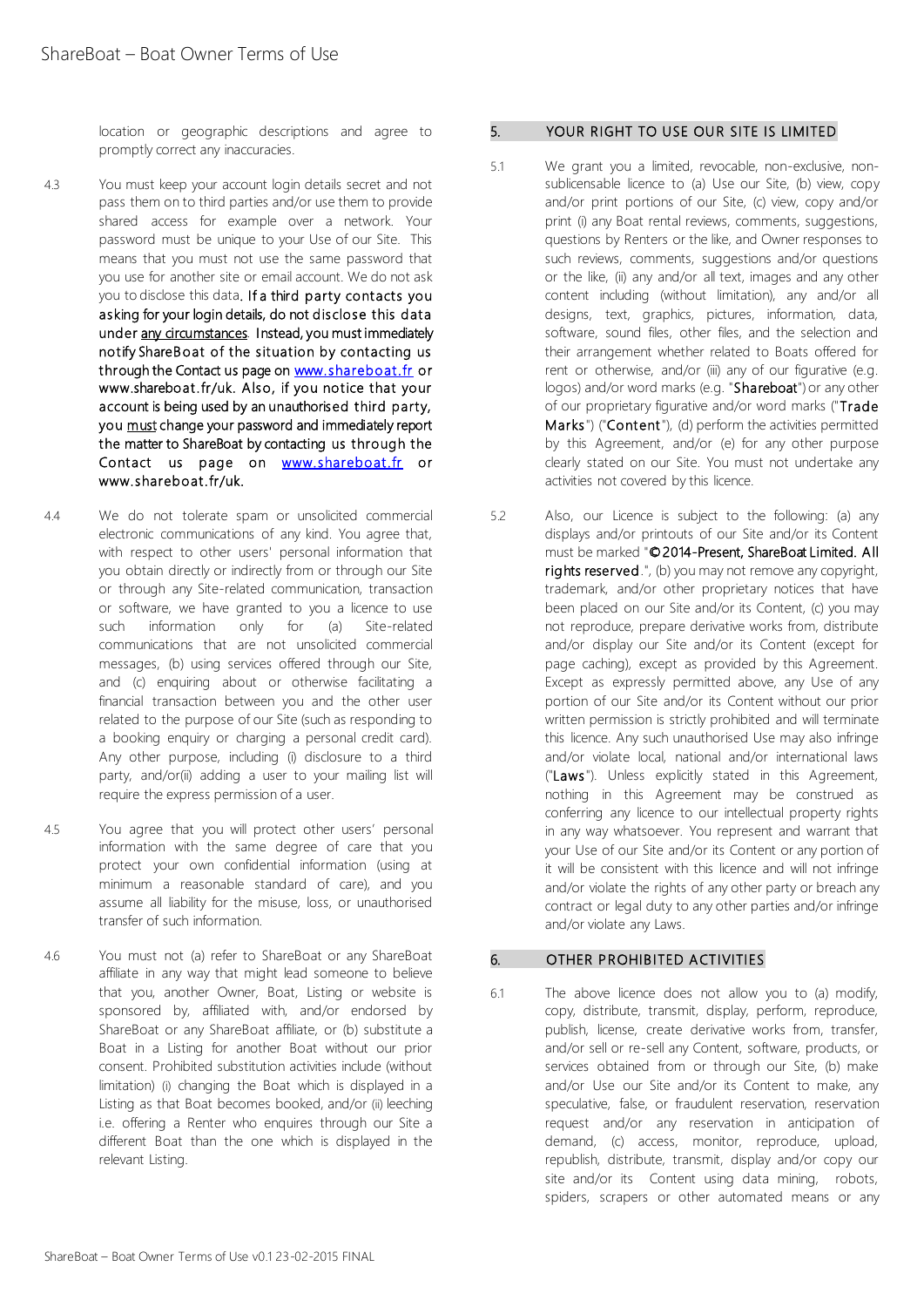manual process for any purpose without our express written permission, (d) violate the restrictions in any robot exclusion headers on our Site and/or bypass or circumvent other measures employed by us to prevent and/or limit access to our Site, (e) take any action that imposes, or may impose (in our discretion) an unreasonable and/or disproportionately large load on our infrastructure that adversely affects the performance of our Site, and/or infringes and/or violates the rights of any third party, (f) deep-link to any portion of our Site (for example, the purchase path for any rental services) for any purpose without our express written permission, (g)"frame", "mirror" or otherwise incorporate any part of our Site into any other website without our prior written permission, (h) take any action that may undermine the feedback, ratings and/or review systems, including posting false, inaccurate and/or misleading feedback, ratings and reviews, and/or (i) sell, offer for sale, transfer, and/or license any portion of our Site and/or its Content in any form to any third parties and/or (j) post or transmit any false, inaccurate, misleading, unlawful, threatening, libellous, defamatory, obscene, indecent, inflammatory, pornographic or profane material or any material that could constitute or encourage conduct that would be considered a criminal offence, give rise to civil liability, or otherwise violate any Laws.

## 7. SUBMITTING CONTENT TO OUR SITE

7.1 We appreciate hearing from you. Please be aware that by submitting content to our Site by electronic mail, postings on our Site or otherwise (for example, any Boat rental reviews, questions, comments, suggestions, ideas or the like contained in any submissions ("Submissions"), you grant us, our affiliates and/or other third parties a non-exclusive, royalty-free, perpetual, transferable, irrevocable and fully sublicensable right to (a) use, reproduce, modify, adapt, translate, distribute, publish, create derivative works from and publicly display and perform such Submissions throughout the world in any media, now known or devised in the future, and (b) use the name that you submit in connection with such Submission. You acknowledge that we may choose to provide attribution of your Submissions at our discretion, and that such Submissions may be shared with our affiliates and/or other third parties. You also grant us the right (to be exercised in our absolute discretion) to pursue under any Laws any person or legal entity that violates your or our rights in the Submissions by a breach of this Agreement. You acknowledge and agree that Submissions are non-confidential. We have no obligation to post any of your Submissions. We reserve the right in our absolute discretion to determine which Submissions (if any) are published on our Site. If you do not agree to these terms, please do not provide us with any Submissions whatsoever.

### 8. YOUR SUBMISSIONS RESPONSIBILITIES

8.1 You are prohibited from uploading, posting or transmitting or otherwise publishing to or from our Site (a) any Content that is unlawful, libellous, defamatory, obscene, pornographic, indecent, lewd, suggestive, harassing, threatening, invasive of privacy or publicity rights, abusive, inflammatory, fraudulent or otherwise objectionable, (b) any Content that would constitute, encourage or provide instructions for a criminal offence, violate the rights of any party, or that would otherwise create liability or violate any Laws, (c) any Content that may infringe any intellectual property rights of any party, (d) any Content that impersonates any person or entity or otherwise misrepresents your affiliation with a person or legal entity, (e) unsolicited promotions, political campaigning, advertising or solicitations, (f) private information of any third party, including, without limitation, addresses, phone numbers, email addresses, social security numbers and credit card numbers, (g) viruses, corrupted data or other harmful, disruptive or destructive files ("Viruses"), and/or (h) any Content that (in our absolute discretion) is objectionable or which may expose us or our affiliates or users to any harm or liability of any type.

### 9. WE CAN TERMINATE YOUR LISTING

9.1 In the event of any breach of this Agreement by you, we reserve the right to suspend, down-tier and/or terminate the relevant Listing or all Listings associated with you. We assume no duty to investigate any complaints.

# 10. LINKS TO OUR SITE

10.1 We grant you a limited, revocable, non-exclusive, nonsublicensable right to create a text hyperlink to our Site for non-commercial purposes, provided such link does not portray us or any of our products and/or services in a false, misleading, derogatory or otherwise defamatory way and provided further that the linking website does not contain any adult or illegal material and/or any material that are offensive, harassing or otherwise objectionable. This limited right may be revoked at any time. You may not use any of our Trade Marks to link to our Site without our express written permission. You may also not use, frame or utilise framing techniques to enclose any of our Trade Marks, including, for example, found on our Site and/or its Content, without our express written consent. Except as noted above, you are not given any right whatsoever in any of our intellectual property rights and/or any of the intellectual property rights of any third party without our prior written permission or such other party.

# 11. LINKS TO OTHER SITES

11.1 Our Site contains hyperlinks to websites operated by parties other than us. Such hyperlinks are provided for your reference and convenience only. We do not control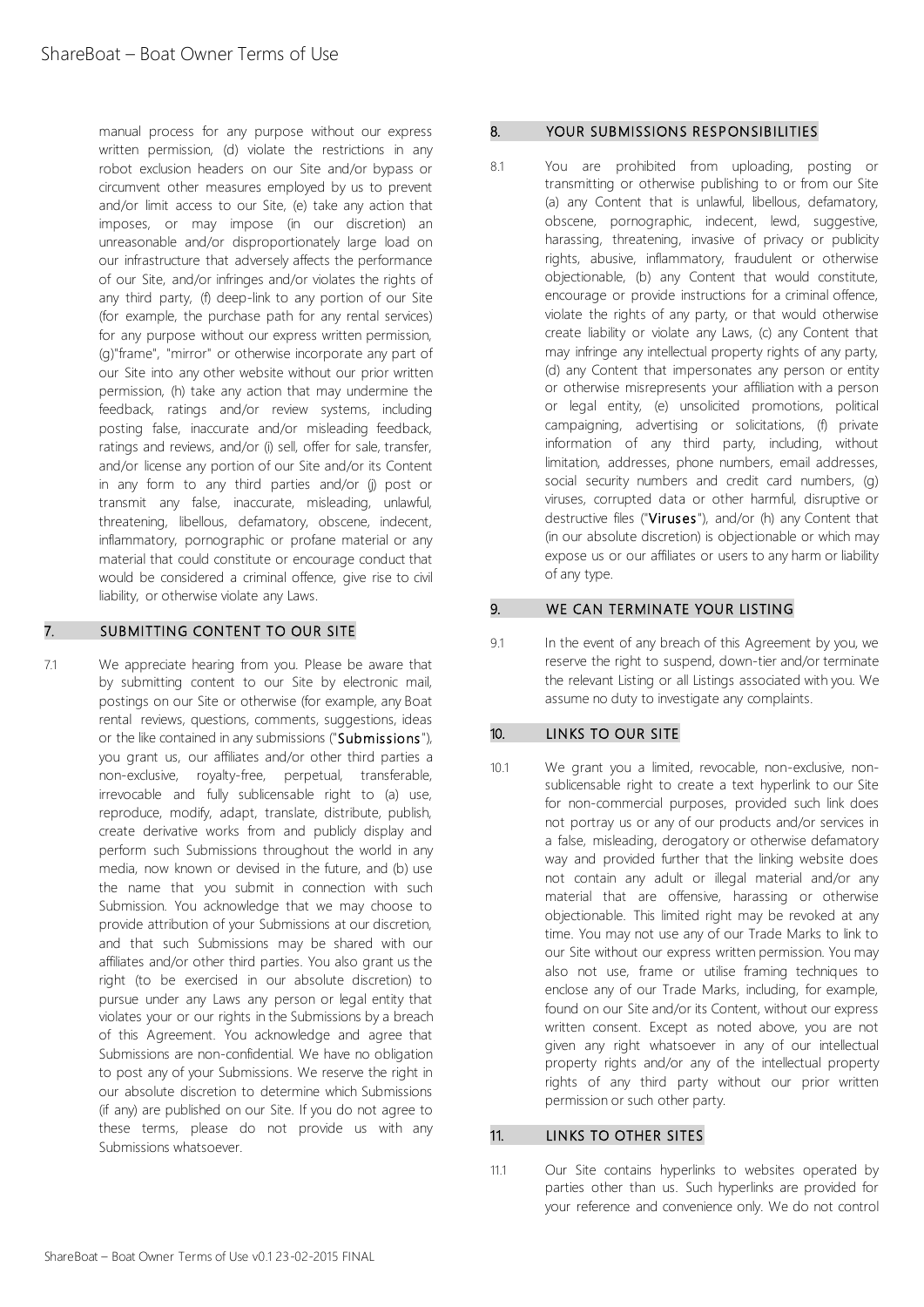such websites and are not responsible for their content and/or the privacy or other practices of such websites. Also, it is up to you to take precautions to ensure that whatever links you select or software you download from such websites are free of such items as viruses, worms, trojan horses, defects and other items of a destructive nature. Our inclusion of hyperlinks to such websites does not constitute nor imply any endorsement whatsoever of the material on such websites or any association with their operators by us.

# 12. INTELLECTUAL PROPERTY

12.1 The Content found on our Site, as well as, the infrastructure used to provide such Content is proprietary to us or our Suppliers and providers or its licensors or users and are protected by Laws. Except as permitted by this Agreement, you are not allowed in any way whatsoever to use such Content, as well as, such infrastructure.

### 13. PRIVACY

13.1 We believe in protecting your privacy. Please [click][NOTE: Insert hyperlink] here to review our Privacy Policy.

## 14. INDEMNIFICATION

14.1 You agree to defend and indemnify us from and against any claims, causes of action, demands, recoveries, losses, damages, fines, penalties and/or any other costs and/or expenses of any kind or nature including but not limited to reasonable legal fees and costs, brought by any person or third parties as a result of (a) your breach of this Agreement, (b) your violation of any Laws and/or the rights of a third party, and/or (c) your Use of our Site and/or its Content.

## 15. NO LIABILITY

- 15.1 Death & Personal Injury: We do not exclude or limit our liability for (a) death or personal injury caused by our negligence, or (b) fraudulent misrepresentation.
- 15.2 No Checks: Subject to Section 15.1, we do not conduct any Renter identity checks or any other checks whatsoever in respect of the Renters. We are not liable for the confirmation of any items that could be confirmed by any such checks. You are fully responsible for performing any such checks.
- 15.3 Owner Rental Contracts: Subject to Section 15.1, we do not contract for (i.e. we are not a party to an Owner rental transaction and/or Rental Contract between you and a Renter) in respect of any Boats listed on our Site, and/or (c) mediate in any disputes between you and a Renter. We are not liable for any such rental transaction and/or Rental Contract. You are fully responsible for ensuring that you are comfortable with entering into a

transaction with a Renter and/or signing a Rental Contract.

- 15.4 **Boat Errors:** Subject to Section 15.1, our Site and/or its Content may include inaccuracies and/or errors ("Errors") in relation to Boats listed on our Site. Such Errors may relate to the information and description of the Boats. This may include Errors in (but not limited to) such information, description, pricing, availability, photographs, list of Boat features, reviews and ratings etc. We do not guarantee nor warrant the accuracy of such information, description, pricing, availability, photographs, list of Boat features, reviews and ratings etc. These are provided on 'as is' basis and any warranties (including any implied warranties of suitability for purposes, merchantability, fitness for a particular purpose, title and non-infringement) and guarantees are hereby excluded to the extent allowed by Laws. We exclude any liability for any such Errors.
- 15.5 Your Submissions: Subject to Section 15.1, you are fully responsible for the content of your Submissions. We take no responsibility and assume no liability for any Submissions posted, stored or uploaded by you on our Site. We take no responsibility and assume no liability for any Submissions posted, stored or uploaded by you on our Site, or for any loss or damage thereto, nor are we liable for any mistakes, defamation, slander, libel, omissions, falsehoods, obscenity, pornography or profanity you may encounter. We reserve our right, and have absolute discretion, to remove, screen or edit without notice any Submissions posted, stored or uploaded by you on our Site at any time and for any reason. You will be solely liable for any damages resulting from any violation of the foregoing restrictions, or any other harm resulting from any of the Submission posted, stored or uploaded by you on our Site. You acknowledge that we may exercise are rights (e.g. use, publish, delete, edit and modify) to any Submissions posted, stored or uploaded by you on our Site without notice to you.
- 15.6 **Indirect Losses:** Subject to Section 15.1, we are not liable for any indirect, punitive, incidental, special or consequential losses arising out of or in connection with (a) your Use of our Site and/or its Content (including, but not limited to, your reliance upon your Content Submissions), (b) any viruses, corrupted data or other harmful, disruptive or destructive files ("Viruses") , (c) software, (d) information, and/or (e) linked websites even if we have been advised of the possibility of such losses.
- 15.7 Total Liability: If, despite the exclusions and limitations above, we are found liable by a court of law or regulatory authority for any loss or damage which arises out of or in connection with any of the occurrences described above, then our aggregate liability will in no event exceed the higher of, (a) the Commission received